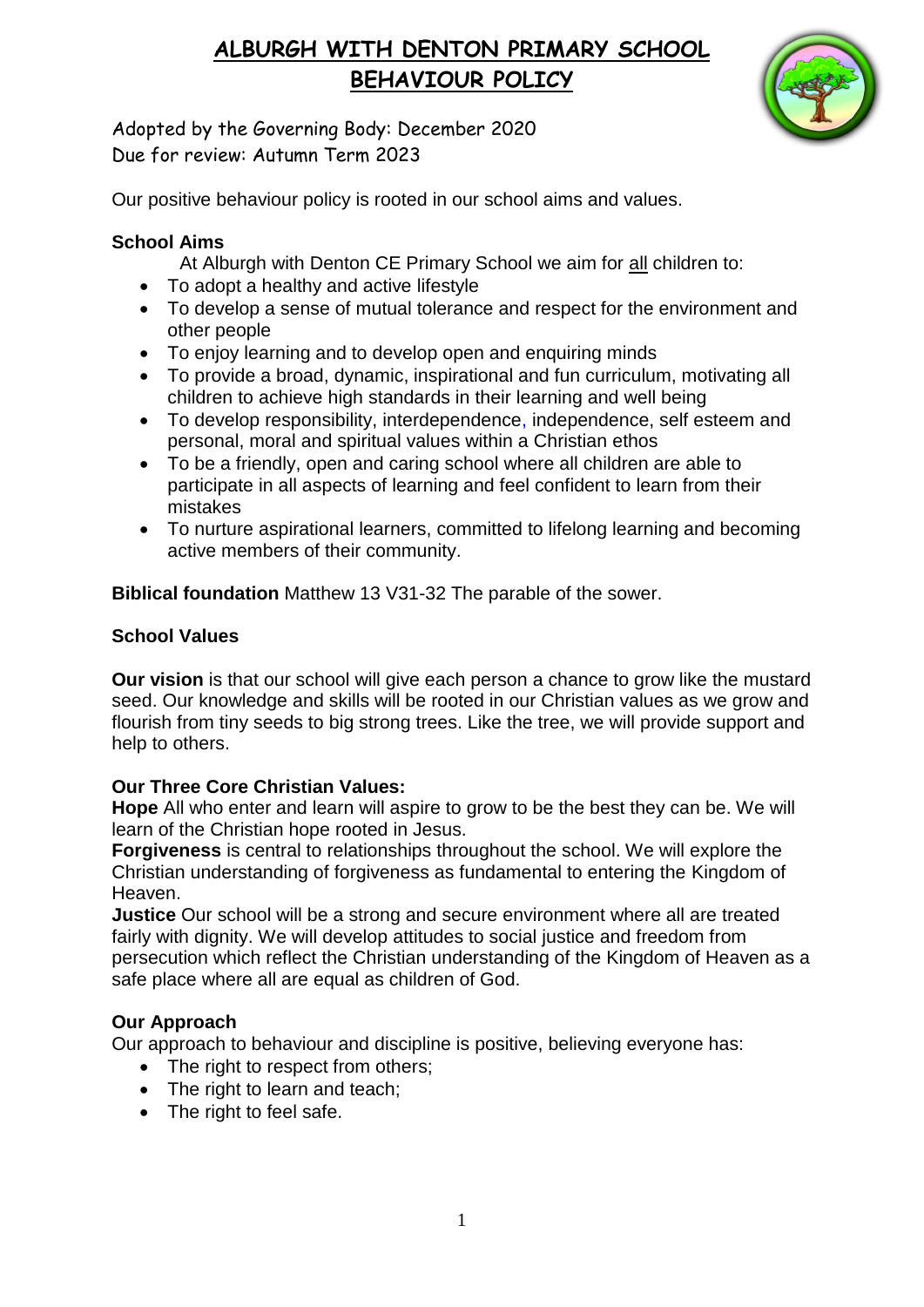

Adopted by the Governing Body: December 2020

Due for review: Autumn Term 2023

We believe these rights are most likely to be achieved when there are clear rules and people understand their responsibilities. These promote high standards in behaviour and learning.

#### **How do we do this?**

- We teach the children how to solve their own problems through discussion, so we learn how to think things through and talk together until a resolution is reached;
- Through our support, we help them to develop the ability to take responsibility for their own actions and to see the links between their own behaviour and the consequences of those actions;
- We speak assertively to disruptive pupils, using language that is decisive, firm and clear. We aim to approach discipline in a positive and consistent way.

Children are encouraged to offer their points of view and express their feelings within this framework.

### **Rights, Rules and Responsibilities**



Everyone in our school community has rights and responsibilities to ensure teaching and learning takes place in a supportive and co-operative environment.

#### **Rights of children**

I have a right to:

- Feel safe and happy;
- Learn;
- Be treated with respect;
- Know my property is safe;
- A clean and tidy school.

### **Responsibilities of children**

I have a responsibility to:

- Make others feel safe and happy;
- Help others learn;
- Respect other people;
- Respect and care for other people's property;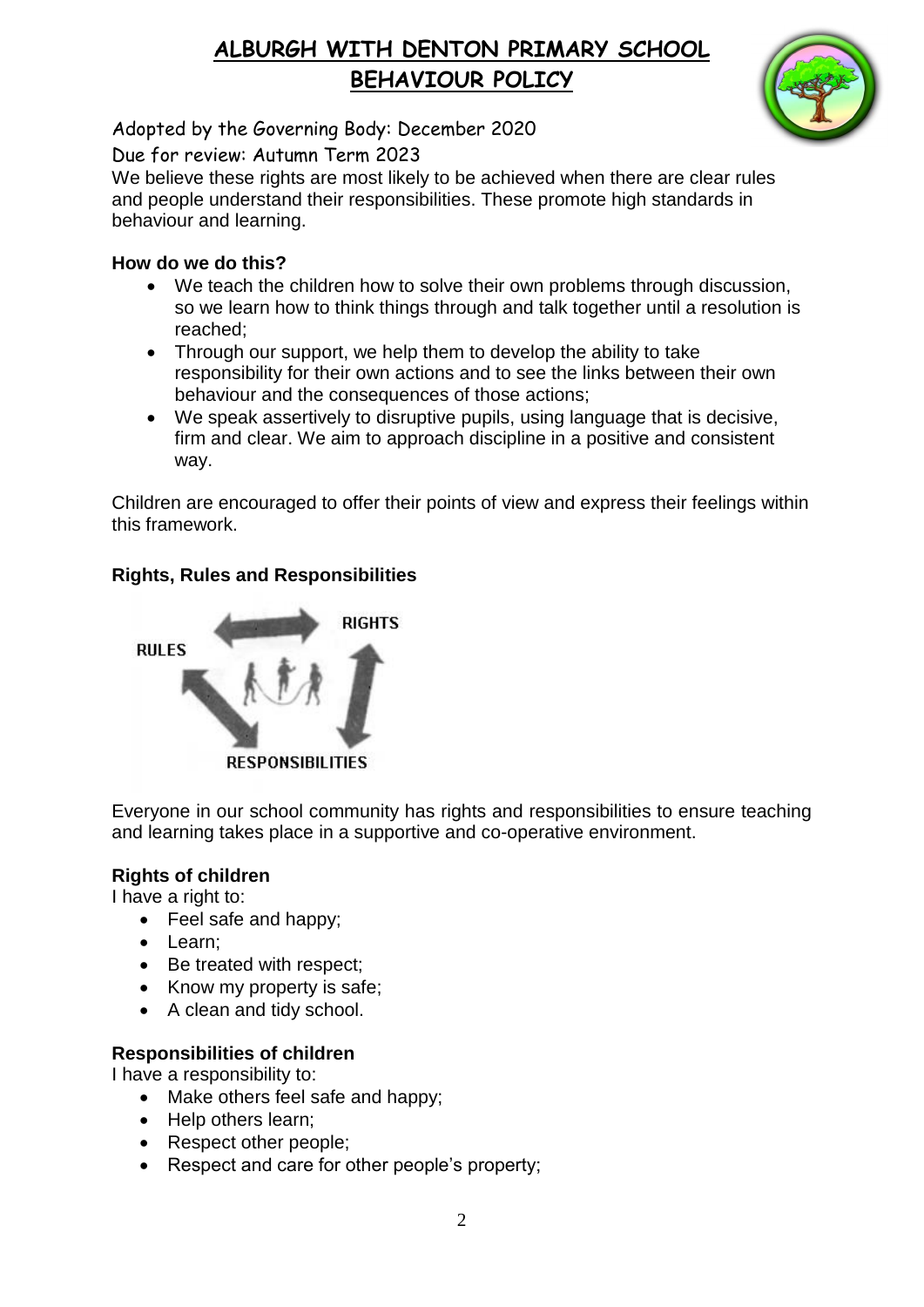

Adopted by the Governing Body: December 2020 Due for review: Autumn Term 2023

• Help keep the school clean and tidy.

### **Rights of staff**

I have a right to:

- Work in a safe and supportive community;
- Have the support of pupils and parents;
- Feel valued personally and professionally;
- Teach without disruption:
- Be shown courtesy and consideration by all in the school community;
- Have personal and school property respected;
- A clean, tidy and orderly school environment.

#### **Responsibilities of staff**

I have a responsibility to:

- Support others and provide a safe classroom environment;
- Work in partnership with parents and keep them informed about the curriculum and their children's progress;
- Value and respect others in the school community;
- Provide high quality teaching and an appropriate curriculum;
- Treat others with care, courtesy and consideration.
- Allocate appropriate time to plan, evaluate and monitor high quality teaching and learning;
- Promote a clean, tidy and orderly environment and share responsibility for common areas; hall, corridors, cupboards etc.

### **Rights of parents and carers**

I have a right to:

- **•** Effective communication with the school:
- Useful information about my/our children's progress, achievements and the school.
- Be treated with respect and have my/our opinions valued;
- Receive helpful feedback about my/our children's education and the progress of the school in general;
- Have my/our children work towards their potential;
- Expect my/our children to work in a clean, orderly and tidy environment.

### **Responsibilities of parents and carers**

I have a responsibility to:

- Work in partnership and keep in regular contact with the school and staff;
- Encourage my/our children to work towards their potential;
- Actively support school decisions, policies and rules and share them with their children as appropriate;
- Respect school staff and pupils and value their opinions;
- Talk positively about the school, its staff and the community with my/our children;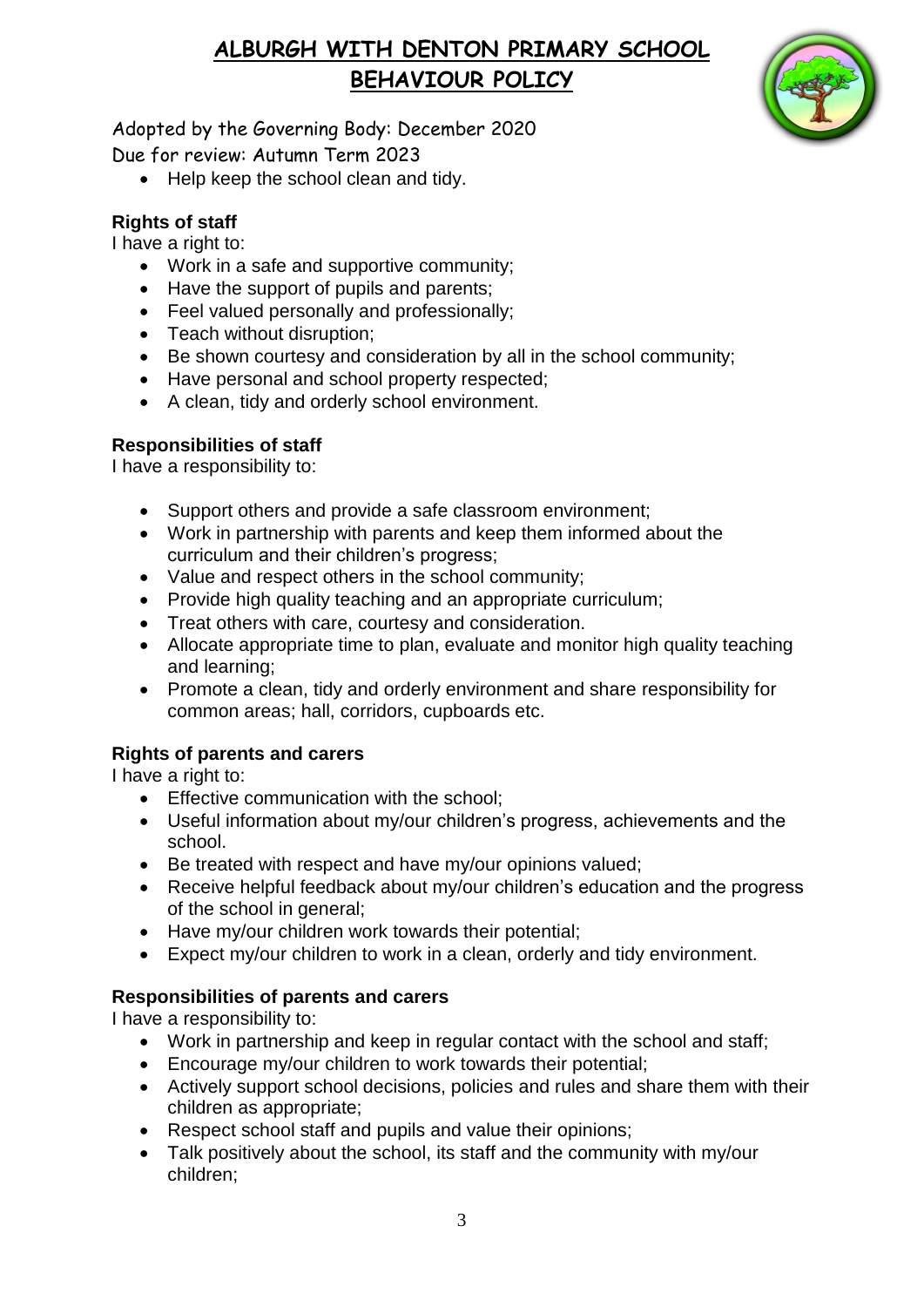

Adopted by the Governing Body: December 2020

Due for review: Autumn Term 2023

- Work in partnership with the school to support my/our children with their learning;
- Help keep the school environment clean;
- Ensure my/our children are appropriately dressed and prepared for school.

### **Class Rules**

Each class at the beginning of each school year will negotiate 'classroom rules'. These will be displayed in classrooms, and are regularly referred to.

### **Routines**

It is through routines that we teach the rules and consolidate the responsibilities required for children to develop self discipline and become independent learners. Routines help a class/school to run smoothly and are essential to good classroom management.

### **Rewards**

Both informal rewards, such as smiling or verbal praise and formal rewards such as stickers, stars, certificates, house points etc.

Friday Assemblies reward children for 'Star Work' and the Star Pupil' who has demonstrated the half termly value.

### **Developing Self-esteem and positive 'mind-sets'**

Children with appropriate high levels of self-esteem are confident learners, enjoy the respect of their peers and attract friends. There is a direct link between children's self esteem, their behaviour and the extent to which they achieve their academic potential.

We encourage positive 'mind-sets' by giving children clear feedback on what is working well in terms of their behaviour and learning and how they can improve these even further. We acknowledge that this takes effort, especially when feelings are running high. It is therefore important that children are taught acceptable ways to express their feelings.

## **Philosophy / PSHE / Citizenship**

We aim to encourage children to think about their thinking – to improve articulation of thought and to improve listening skills. Children learn to accept different points of view as valid and realise that there is not always a "right" answer. These skills reach beyond the specific philosophy sessions and are used throughout the whole of the curriculum.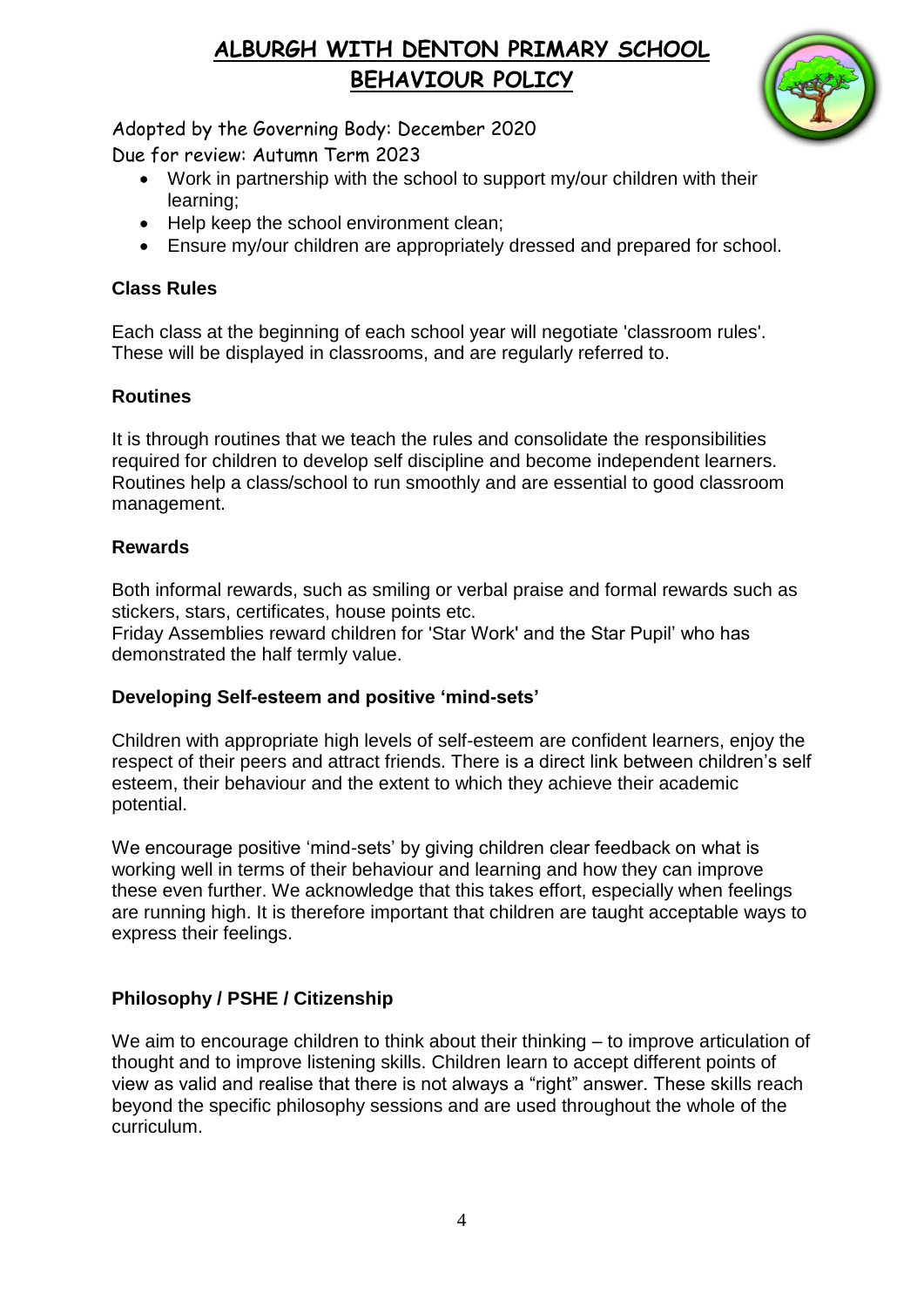

Adopted by the Governing Body: December 2020 Due for review: Autumn Term 2023 **Circle Time**

Circle Time is sometimes used to promote positive behaviour through the use of a range of activities and games. These develop children's collaborative, personal and social skills, along with their self esteem and confidence and their ability to communicate effectively with each other.

#### **Talking to Children**

We develop self esteem and promote positive behaviour through our language choice. We respect children by the way in which we communicate with them and with other adults. We ensure that all adults at school, supply teachers, parents/community helpers and visitors understand that this is the approach we use.

#### **Involving the Children**

We provide opportunities for children to practise giving and receiving criticism in nonthreatening ways to develop their self-esteem. Sometimes we use an intervention called Circle of Friends which is led by an adult.

### **Talking Through Issues**

In any situation where a child has behaved inappropriately towards another individual or been involved in a dispute with another child they will be asked to 'talk it out' with the other party. To do this they will:

- Listen while the other person explains what they have done and how it has made them feel.
- Take responsibility for their behaviour by acknowledging the impact it has had on the other person.
- Apologise showing they have listened and outlining the changes in their behaviour they are going to make.

The reason for this is two-fold. Firstly it makes the individual take responsibility for their behaviour and understands how it has affected someone else. Secondly the other party can learn skills and strategies to resolve issues independently.

To enable 'talking out' to happen staff need to be firm when dealing with children informing them of issues with other children's behaviour. Staff members should only deal with the children directly involved with the incident. Children from outside the incident should be asked to either support those involved or ask those concerned to go to an adult who will support them talking out their issue.

#### **Sanctions**

Sanctions discourage inappropriate behaviour but they do not teach new, more appropriate behaviours, so they must not be over used or relied upon too heavily. It is very important that children know and actively experience that sometimes an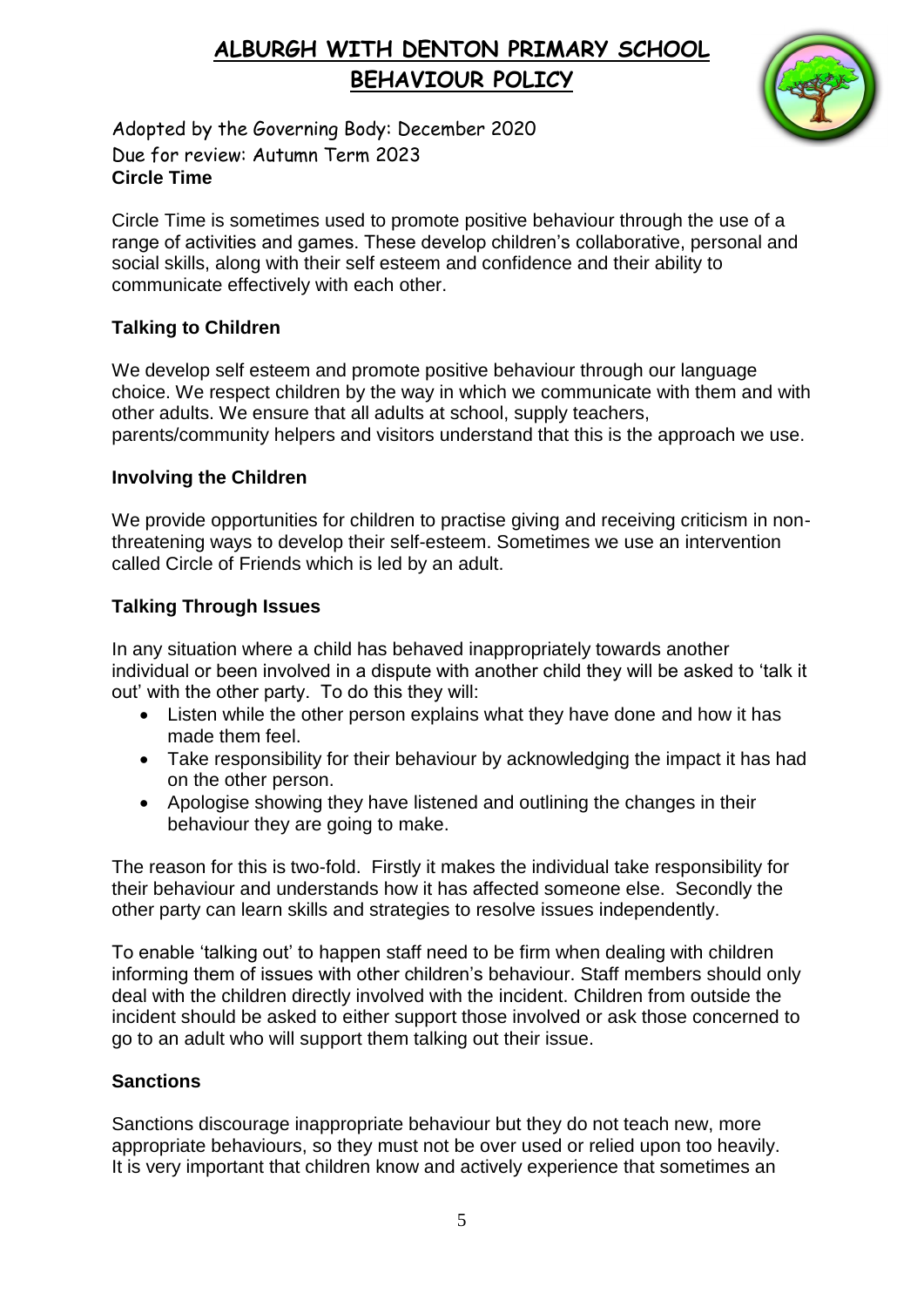

Adopted by the Governing Body: December 2020

Due for review: Autumn Term 2023

adult may not like aspects of their behaviour but that the child is liked as a person and that all kinds of potential can be seen in them.

Individual pupils with challenging behaviour are a whole school issue not just the class teachers. Teachers need support, emotionally from others and from the systems in place.

## **Procedures for Recording and dealing with problematic behaviour**

We use a range of skills to prevent moving into sanctions. Firstly, a general reminder of the class rules; non verbal messages have the advantage of allowing us to communicate with children without interrupting the flow of the conversation with others.

We will provide a chance for a child to demonstrate positive behaviour before moving towards sanctions. We use the traffic light system for behaviour in each class. A child placed on 'amber' is a form of warning. If the unacceptable behaviour continues the pupil will be moved onto 'red'. At this point they would be removed from the classroom. Unacceptable behaviour can be described as:-

- excessive or persistent verbal abuse to children or staff
- Use of physical violence in any form
- bullying or racist behaviour (see anti bullying and racial equality policy)
- Persistent unreasonable or disruptive behaviour in class or around school.

This may involve persistent talking in class, shouting out, distracting others, tormenting others, running in school, spoiling games, lack of respect for people or property, playing in toilets etc

### **Sanctions are organised into a hierarchy:-**

- A private reminder referring to class rules
- A warning of the Sanction that will follow if the inappropriate behaviour continues.
- The choice will be presented as a choice for the child. They will make the decision whether to keep to the agreed rules or experience the sanction.
- Temporary isolation of the child within the classroom, accompanied by loss of own time at break or lunch.
- Temporary isolation of the child from the classroom either to the headteacher's office or to another class if the headteacher is unavailable. No children are to be sent to stand outside the classroom unsupervised.
- Informing or asking to see parents.

In the event of inappropriate behaviour, parents will be contacted by the class teacher to discuss the schools concern but also to provide an opportunity for parents to identify possible reasons for the inappropriate behaviour. The SENCO may be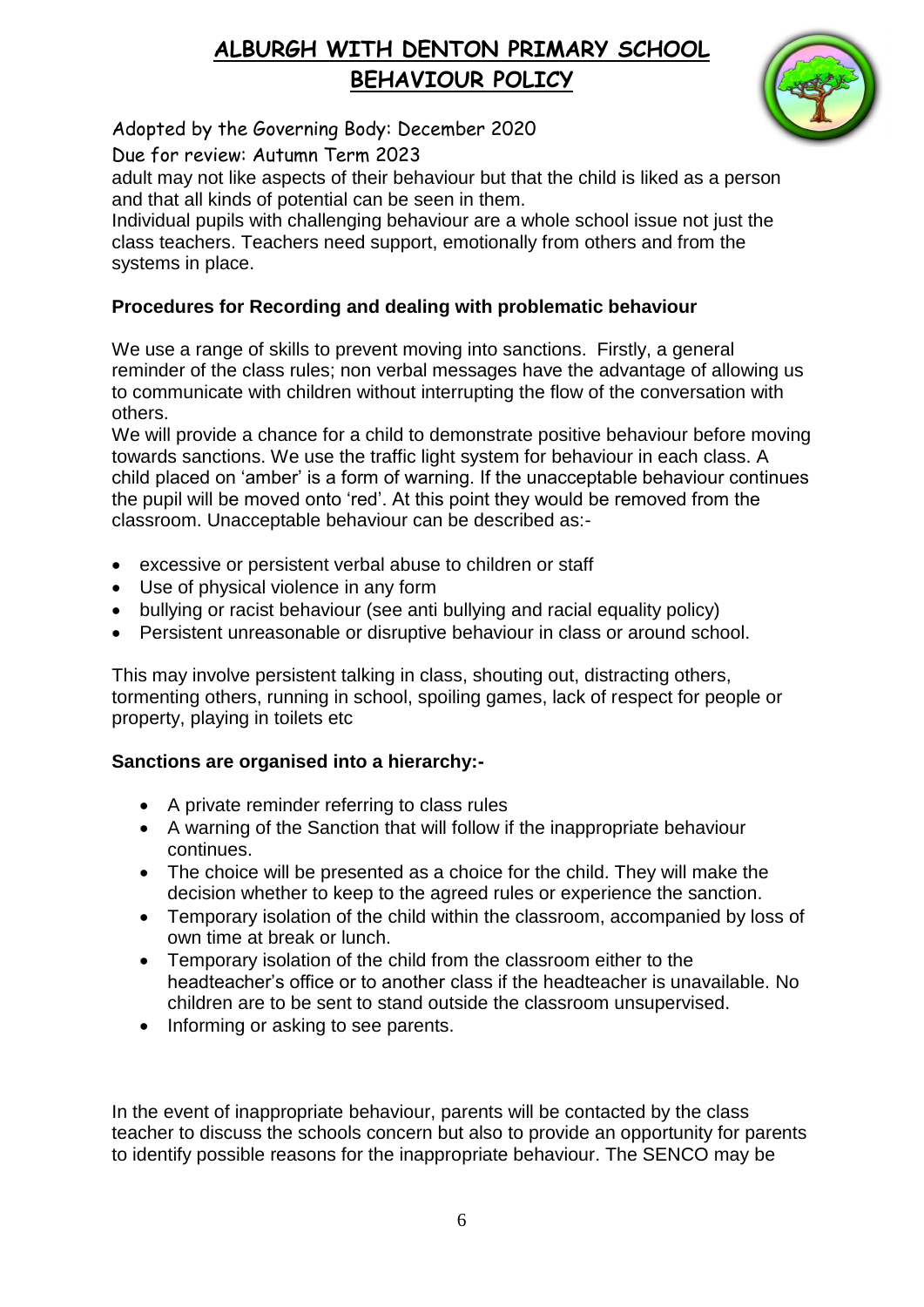

Adopted by the Governing Body: December 2020

Due for review: Autumn Term 2023

informed that there is a concern. A shared strategy may be set up, with a system of monitoring and regular contact with parents.

#### **Temporary exclusion of the child from the classroom**

- The child will work with Headteacher or Senior Teacher in his/her classroom. If the child is in the Headteacher's or Senior Teacher's class he/she will work in the others classroom
- The class teacher will then meet with parents to set up a daily behaviour diary. The SENCO will be informed at this point
- Temporary exclusion of the child from the school at certain times e.g. lunchtime
- Temporary or permanent exclusion from school

If behaviour continues to be inappropriate it is apparent that there are significant Emotional and Behavioural issues. The child will be referred by the SENCO to an Educational Psychologist. Behaviour charts and Diaries will provide evidence should exclusion proceedings be implemented.

PSP (Pastoral Support Programme) will be set up if a child is felt to be in danger of exclusion.

Only in extreme circumstances, such as endangering other pupils and staff would exclusion proceedings be invoked (see Exclusion Policy) without the above process being followed. Serious action will be taken if serious incidents take place in school when immediate exclusions will result.

### **Behaviour for Learning**

Throughout the school we aim to teach our children the following behaviours for learning:

#### **INDEPENDENCE, ASPIRATION, PERSEVERANCE, COOPERATION, REFLECTION, RESILIENCE, CONFIDENCE, CONCENTRATION, EMPATHY, ORGANISATION**

All children are taught what these behaviours mean, what they look like in action and how they can demonstrate them, and lessons will often incorporate a learning behaviour objective.

Behaviours for Learning is all about teaching children how to be better learners. We aim to teach them the key skills necessary to not only take responsibility for their own learning, but to get better at it as well.

#### **Appendix: Guidance on Positive Handling in School**

This guidance has been drawn up in conjunction with Norfolk STEPS training received by school staff in September 2017. This training gave staff an